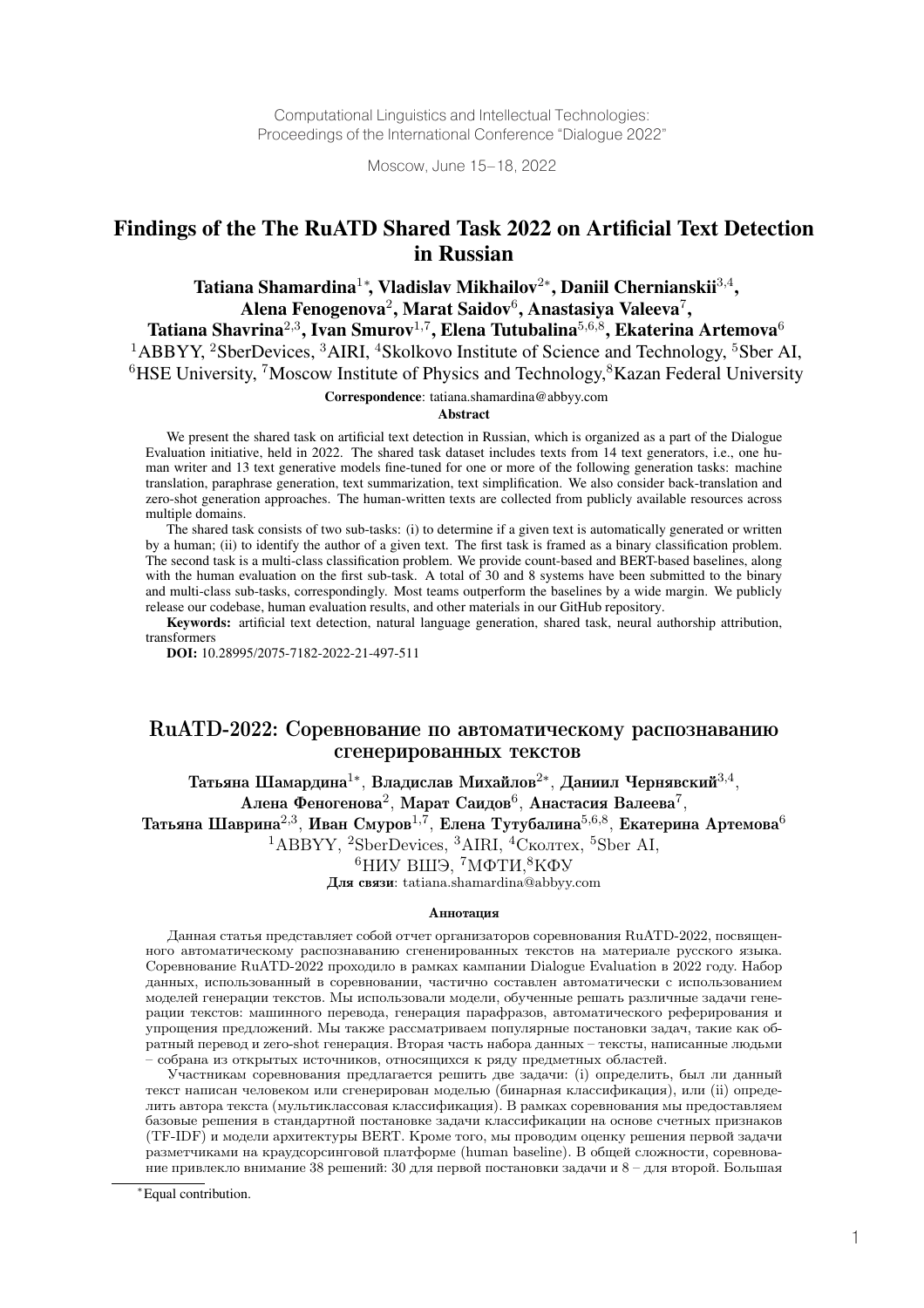часть участников преодолела уровень базовых решений и уровень разметчиков. Используемая кодовая база, результаты оценки на краудсорсинговой платформе и другие материалы соревнования доступны в публичном GitHub репозитории соревнования.

Ключевые слова: распознавание сгенерированных текстов, генерация текстов, соревнование, автоматическое определение автора текста, нейронные сети

### 1 Introduction

Modern text generative models (TGMs) have demonstrated impressive results in generating texts close to the human level in terms of fluency, coherence, and grammar (Keskar et al., 2019; Zellers et al., 2019; Brown et al., 2020; Rae et al., 2021). However, the misuse potential of TGMs increases with their capabilities to generate more human-like texts. Malicious users can deploy TGMs for spreading propaganda and fake news (Zellers et al., 2019; Uchendu et al., 2020; McGuffie and Newhouse, 2020), augmenting fake product reviews (Adelani et al., 2020), and facilitating fraud, scams, and other targeted manipulation (Weidinger et al., 2021). The increasing difficulty for laypeople and users to discriminate machine-generated texts from human-written ones facilitates the spread of such misuse (Karpinska et al., 2021; Uchendu et al., 2021). This motivates the *artificial text detection* task (Jawahar et al., 2020), a fast-growing niche field aimed at mitigating the misuse of TGMs.

The Russian Artificial Text Detection (RuATD) shared task explores the problem of artificial text detection in Russian. Unlike existing datasets for English, our approach includes a range of task-specific TGMs, that is, models fine-tuned for common text generation tasks at the sentence- and documentlevel. On the one hand, such a setting challenges the participants and crowd-sourced annotators. On the other hand, it also enables many research and development purposes, such as training and benchmarking artificial text detectors, warning users about potentially fake content on social media and news platforms, filtering corpora augmented with TGMs, exploring detectors' robustness w.r.t. TGMs' architecture, size, downstream task, or domain. The shared task dataset consists of publicly available texts across multiple domains and texts generated by various monolingual and cross-lingual TGMs. The setup includes two sub-tasks: (i) to determine if a given text is automatically generated or written by a human (binary classification), and (ii) to identify the author of a given text (multi-class classification).

The main contributions of this paper are the following:

- 1. We propose a diverse automatic text detection corpus in Russian, the first of its kind (§2.2);
- 2. We model two competition sub-tasks (§4.1) after the traditional concepts of "Turing test" and authorship attribution for neural text generation models (Uchendu et al., 2021). We establish two count-based and neural-based baseline solutions (§4.4) and the human evaluation on the binary classification problem (§4.6);
- 3. We conduct an extensive analysis of the received submissions for both sub-tasks (§5) and discuss potential research directions (§6);
- 4. We set up the shared task environment, which remains open for the community submissions to facilitate future research in the area (§4.3).

### 2 Dataset

#### 2.1 Text Generation

The corpus includes texts from 14 text generators, i.e., one human writer and 13 monolingual/multilingual TGMs varying in their number of parameters, architecture choices, and pre-training objectives. Each model is fine-tuned for one or more of the following text generation tasks: MT, paraphrase generation, text simplification, and text summarization. We also consider back-translation and zero-shot generation approaches. Figure 1 outlines the dataset creation pipeline. Text generation hyperparameters for each model are presented in 1. Note that we mostly use the default hyperparameters under the considered libraries.

Human We collect human-written texts from publicly available resources among six domains (see Section 2.2 for more details). Gold standard references from task-specific datasets are also used as human texts, since they are generally written and/or validated by crowd-source annotators (Artetxe and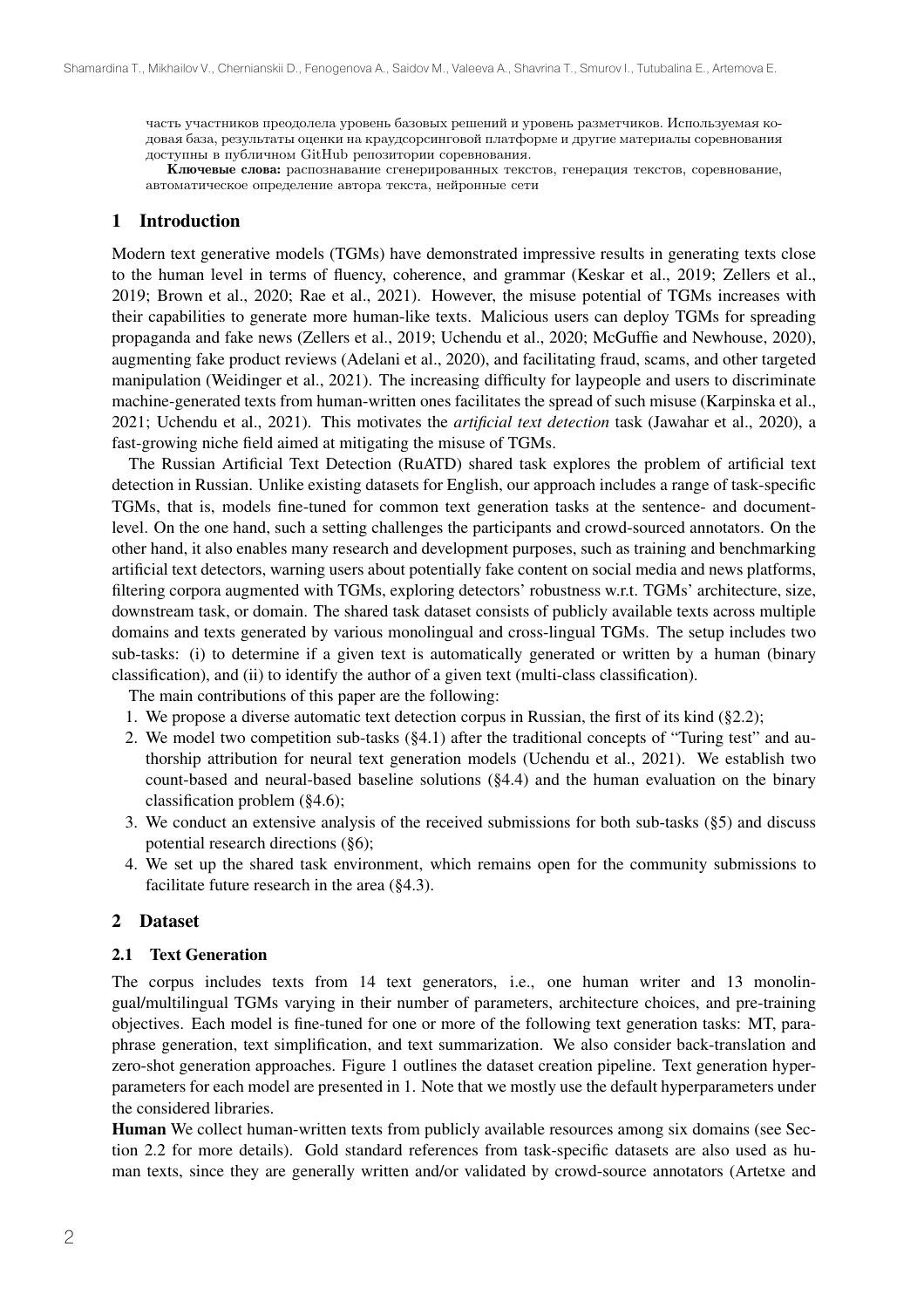

Figure 1: Data collection, text generation, and post-processing procedure.

| Task                         | Model                                                                     | <b>Hyperparameters</b>                                                               |
|------------------------------|---------------------------------------------------------------------------|--------------------------------------------------------------------------------------|
| <b>Machine Translation</b>   | <b>OPUS-MT</b><br>M-BART50<br>$M2M-100$                                   | BEAM SEARCH; num beams=5                                                             |
| <b>Back Translation</b>      | <b>OPUS-MT</b><br>M-BART50<br>M2M-100                                     | BEAM SEARCH; num beams=5                                                             |
| <b>Paraphrase Generation</b> | mT5-Small, mT5-Large<br>ruT5-Base-Multitask<br>ruGPT2-Large, ruGPT3-Large | TOP-P SAMPLING; p=0.9                                                                |
| <b>Simplification</b>        | mT5-Large, ruT5-Large<br>ruGPT3-Small, ruGPT3-Medium, ruGPT3-Large        | TOP-P SAMPLING; p=0.9                                                                |
| <b>Summarization</b>         | M-BART<br>ruT5-Base                                                       | BEAM SEARCH; num beams=5                                                             |
| <b>Zero-shot Generation</b>  | ruGPT3-Small, ruGPT3-Medium<br>ruGPT3-Large                               | TOP-P SAMPLING; p=0.95;<br>max length=90 percentile of length distribution by domain |

Table 1: A brief description of the text generation hyperparameters and decoding strategies by text generation task.

Schwenk, 2019; Schwenk et al., 2021; Scialom et al., 2020; Hasan et al., 2021). The human texts serve as the input to the TGMs.

**MT & Back-translation** We use three MT models via the EasyNMT framework<sup>1</sup>: OPUS-MT (Tiedemann and Thottingal, 2020), M-BART50 (Tang et al., 2020), and M2M-100 (Fan et al., 2021). We use subsets of the Tatoeba (Artetxe and Schwenk, 2019) and WikiMatrix (Schwenk et al., 2021) datasets to obtain translations among three language pairs: English-Russian, French-Russian, and Spanish-Russian. In the back-translation setting, the input sentence is translated into one of the target languages, and then back into Russian.

Paraphrase Generation Paraphrases are generated with models available under the russian-paraphrasers library (Fenogenova, 2021a):  $\text{ruGPT2-Large}^2$ ,  $\text{ruT5-Base-Multitask}^3$ , and mT5 (Xue et al., 2021) of Small and Large versions.

Text Simplification We fine-tune ruGPT3-Small<sup>4</sup>, ruGPT3-Medium<sup>5</sup>, ruGPT3-Large<sup>6</sup>, mT5-Large, and ruT5-Large<sup>7</sup> for text simplification on a filtered version of the RuSimpleSentEval-2022 dataset (Sak-

<sup>1</sup> github.com/UKPLab/EasyNMT

 $^2$ hf.co/sberbank-ai/rugpt $21$ arge

 $^3$ hf.co/cointegrated/rut5-base-multitask

<sup>4</sup> hf.co/sberbank-ai/rugpt3small

 $^{5}$ hf.co/sberbank-ai/rugpt3medium

 $^6$ hf.co/sberbank-ai/rugpt3large

 $^{7}$ hf.co/sberbank-ai/rugt5-large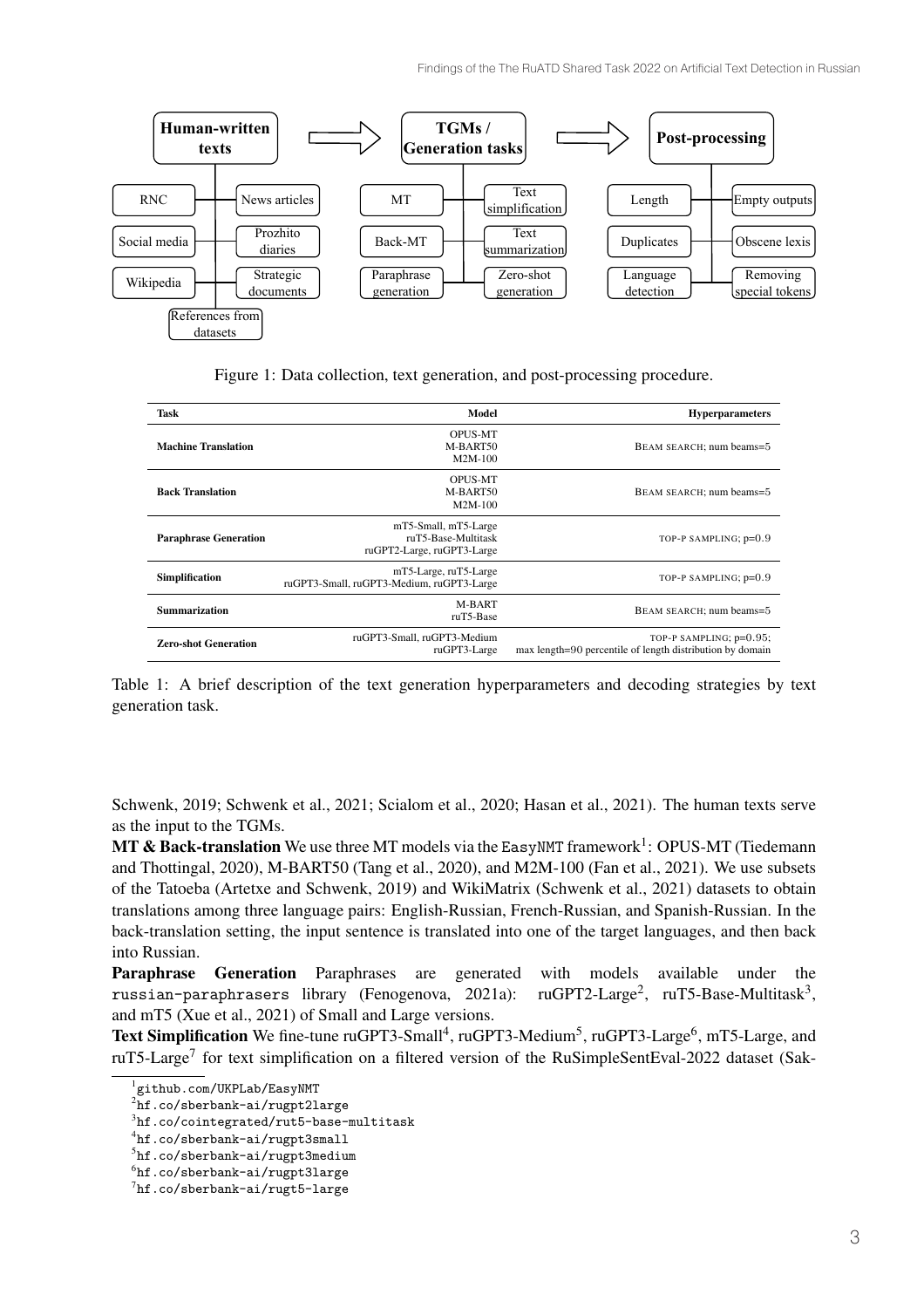hovskiy et al., 2021; Fenogenova, 2021b). Fine-tuning of each model is run for 4 epochs with the batch size of 4, learning rate of  $10^{-5}$ , and weight decay of  $10^{-2}$ .

Text Summarization We use two abstractive summarization models fine-tuned on the Gazeta dataset (Gusev, 2020):  $\text{ruT5-base}^8$  and M-BART<sup>9</sup>.

Zero-shot Generation We generate texts in a zero-shot manner by prompting the model and specifying the maximum number of generated tokens. The models include ruGPT3-Small, ruGPT3-Medium, ruGPT3-Large.

## 2.2 Data

Pre-training corpora of TGMs can cover multiple versatile domains (Liu et al., 2020), which prompt their abilities to generate texts with specific lexical, syntactic, discourse and stylistic properties. Despite this, the ATD task is generally explored w.r.t. only one particular domain, e.g., product reviews (Adelani et al., 2020), social media posts (Fagni et al., 2021), or news (Uchendu et al., 2021). Such setting limits the scope of evaluation of artificial text detectors. A few studies show that performance of modern detectors can vary drastically across domains (Bakhtin et al., 2019; Kushnareva et al., 2021), which stimulates the development of more generalizable and robust methods (Jawahar et al., 2020).

This paper aims at providing a diverse shared task data, taking into account the current limitations in the niche ATD field, and the diversity of TGMs widely used in the industry and NLP research for Russian. To this end, we consider domains which represent normative Russian, as well as general domain texts, social media posts, texts of different historical periods, bureaucratic texts with complex discourse structure and embedded named entities, and other domains included in the task-specific datasets, such as subtitles and web-texts. Recall that aside from linguistic and stylometric properties, texts differ in their length (e.g., sentence-level vs. document-level), and specifics attributable to the downstream tasks. We now list domains of texts that are fed into the previously described TGMs.

**Russian National Corpus** We use the diachronic sub-corpora of the Russian National Corpus<sup>10</sup> (RNC), which covers three historical periods of the society and the Modern Russian language ("pre-Soviet", "Soviet", and "post-Soviet").

Social Media We parse texts from multiple social media platforms that are marked with certain hashtags, such as dates, months, seasons, holidays, the names of large cities in Russia, etc. These texts are typically short, written in informal style and may contain emojis and obscene lexis.

Wikipedia We select the top-100 most viewed Russian Wikipedia pages spanning the period of 2016- 2021 according to the PageViews<sup>11</sup> statistics.

News Articles The news segment covers different news sources in the Taiga corpus (Shavrina and Shapovalova, 2017) and the corus library<sup>12</sup>, including but not limited to Lenta, KP, Interfax, Izvestia, Gazeta. We additionally parse more recent news articles to prevent potential data leakage and cheating.

Prozhito Diaries Prozhito is a corpus of digitilized personal diaries, written during the 20th century (Melnichenko and Tyshkevich, 2017).

Strategic Documents are produced by the Ministry of Economic Development of the Russian Federation. The documents are written in bureaucratic style, rich in embedded entities, and have complex syntactic and discourse structure. This dataset has been previously used in the RuREBus shared task (Ivanin et al., 2020).

### 2.3 Post-processing

Each generated text undergoes a post-processing procedure based on a combination of language processing tools and heuristics. First, we discard duplicates, copied inputs, empty outputs, and remove special tokens from the generated texts (e.g.,  $\langle s \rangle$ ,  $\langle s \rangle$ ,  $\langle p$  ad  $\rangle$ , etc.). Next, we empirically define length

 $^8{\rm hf}$ .co/IlyaGusev/rut5-base-sum-gazeta

 $^{9}$ hf.co/IlyaGusev/mbart-ru-sum-gazeta

 $^{10}\!$ ruscorpora.ru

 $11$ https://pageviews.wmcloud.org/

<sup>12</sup>github.com/natasha/corus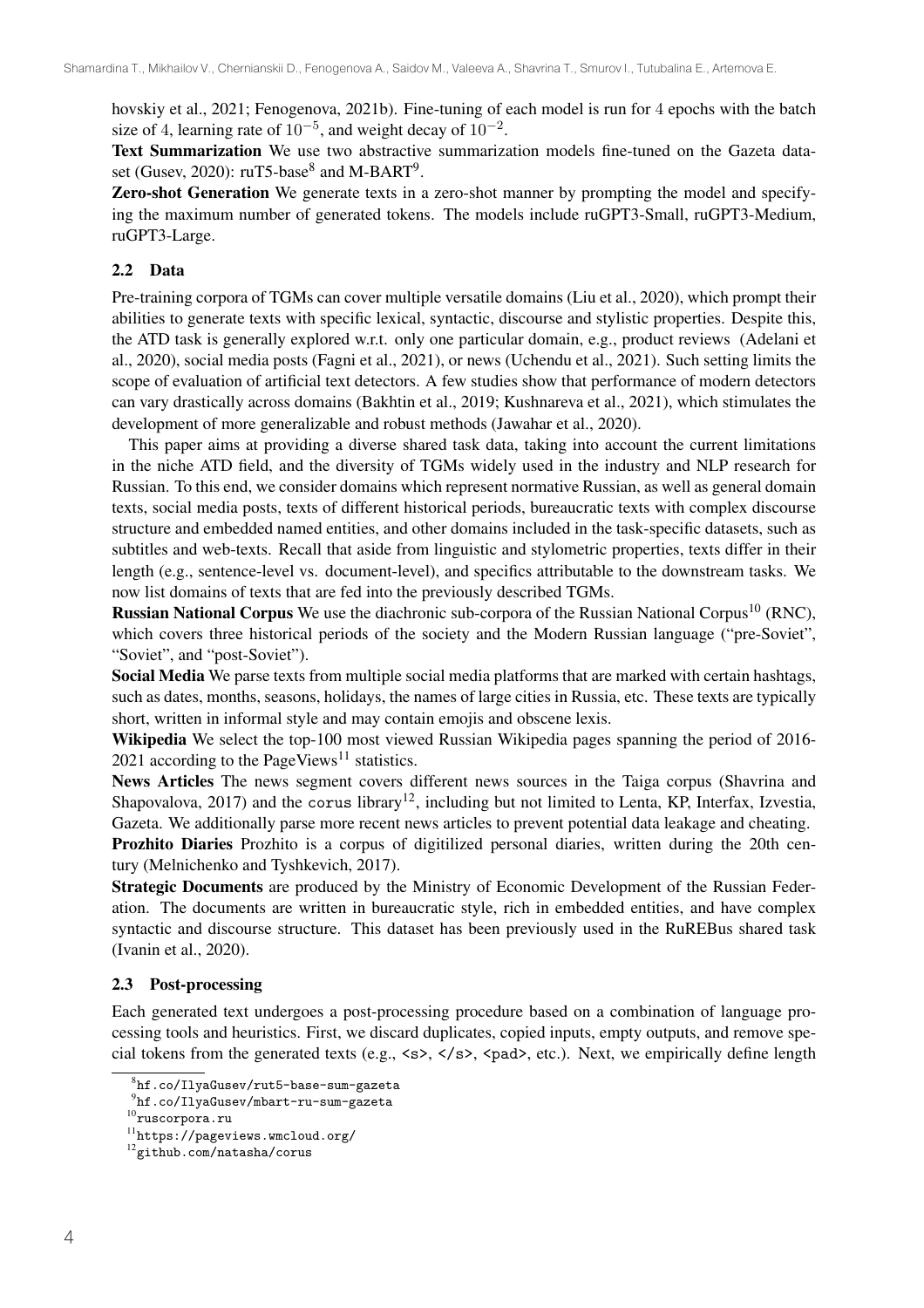| <b>Task</b>                  | <b>Text Generator</b>                                                                  | Domain                                                                                             | Num. samples | Num. tokens | <b>IPM</b> |
|------------------------------|----------------------------------------------------------------------------------------|----------------------------------------------------------------------------------------------------|--------------|-------------|------------|
| <b>Machine Translation</b>   | Human<br><b>OPUS-MT</b><br>M-BART50<br>M2M-100                                         | Tatoeba<br>WikiMatrix                                                                              | 35860        | 11.5        | 0.89       |
| <b>Back Translation</b>      | Human<br><b>OPUS-MT</b><br>M-BART50<br>$M2M-100$                                       | Strategic documents<br><b>News</b><br>Prozhito<br><b>RNC</b><br>Wikipedia<br>Tatoeba<br>WikiMatrix | 35588        | 12.9        | 0.88       |
| <b>Paraphrase Generation</b> | Human<br>mT5-Small<br>mT5-Large<br>ruT5-Base-Multitask<br>ruGPT2-Large<br>ruGPT3-Large | Strategic documents<br><b>News</b><br>Prozhito<br><b>RNC</b><br>Wikipedia<br>Social media          | 44298        | 13.0        | 0.85       |
| Simplification               | Human<br>mT5-Large<br>ruT5-Large<br>ruGPT3-Small<br>ruGPT3-Medium<br>ruGPT3-Large      | Strategic documents<br><b>News</b><br>Prozhito<br><b>RNC</b><br>Wikipedia<br>Social media          | 44700        | 18.3        | 0.86       |
| <b>Summarization</b>         | Human<br>M-BART<br>ruT5-Base                                                           | Strategic documents<br><b>News</b><br>Prozhito<br><b>RNC</b><br>Wikipedia                          | 17164        | 33.5        | 0.86       |
| <b>Zero-shot Generation</b>  | Human<br>ruGPT3-Small<br>ruGPT3-Medium<br>ruGPT3-Large                                 | Strategic documents<br><b>News</b><br>Prozhito<br><b>RNC</b><br>Wikipedia                          | 37499        | 141.5       | 0.85       |

Table 2: Text generators, domains and the final number of samples per task. The number of humanwritten texts is same as machine-generated texts.

intervals for each generation task based on a manual analysis of length distributions in  $\text{razde}1^{13}$  tokens. The texts are filtered by the following token ranges: 5-to-25 (MT, Back-translation, Paraphrase Generation), 10-to-30 (Text Simplification), 15-to-60 (Text Summarization), and 85-to-400 (Zero-shot Generation). We additionally discard the social media texts containing obscene lexis according to the corpus of Russian obscene words<sup>14</sup>, and keep the MT/Back-translation texts classified as Russian with the confidence of more than  $0.9$  (langdetect<sup>15</sup>).

## 3 Dataset Statistics

This section describes various count-based statistics of our dataset for human-written and machinegenerated texts.

General Statistics Table 2 shows general dataset statistics w.r.t. text generation task, text generator, and domain. On average, there are 37.9 tokens in each text, with variations depending on the task. We estimate the frequency of each text according to the Russian National Corpus (RNC)<sup>16</sup>. It is computed as the number of frequently used tokens (i.e., the number of instances per million, that is, IPM in RNC is higher than 1) divided by the number of tokens in a sentence. The average IPM is 0.86 for the humanwritten texts and 0.87 for the machine-generated ones.

Diversity Metrics We estimate the diversity of the texts in terms of their k-gram statistics and lexical richness. We calculate two diversity metrics upon  $k$ -gram statistics: Dist- $k$  (Li et al., 2016) and Ent-

<sup>&</sup>lt;sup>13</sup>github.com/natasha/razdel

 $14$ github.com/odaykhovskaya/obscene-words

 $^5$ github.com/fedelopez $77/$ langdetect

 $16$ ruscorpora.ru/new/en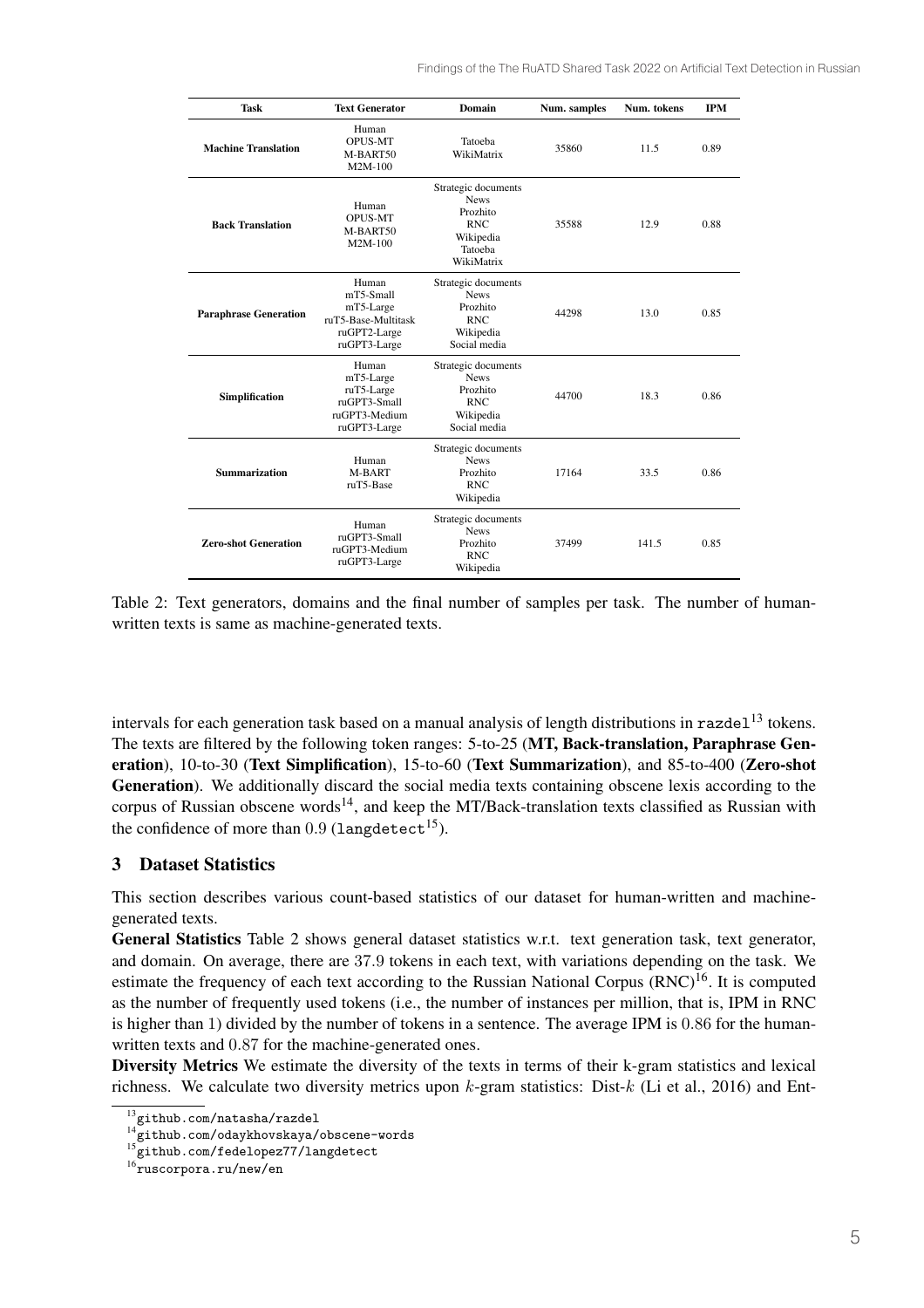|        | k                                | H                     | М                    |
|--------|----------------------------------|-----------------------|----------------------|
| Dist-k | $\overline{2}$<br>$\overline{4}$ | 0.35<br>0.75<br>0.74  | 0.40<br>0.76<br>0.77 |
| Ent-k  | $\overline{2}$<br>$\overline{4}$ | 7.86<br>9.99<br>10.16 | 7.30<br>9.03<br>9.19 |

Table 3: Dist-*k* and Ent-*k* diversity measures by the target level. H=Human-written texts; M=Machinegenerated texts.

|                                             |                               | <b>Back-MT</b>                 |                              | MТ                           |                                 | Zero-shot Gen.                  |                               | Paraphrase Gen.                | <b>Simplification</b>          |                                |                                | Summarization                  |                                | <b>Overall</b>                 |
|---------------------------------------------|-------------------------------|--------------------------------|------------------------------|------------------------------|---------------------------------|---------------------------------|-------------------------------|--------------------------------|--------------------------------|--------------------------------|--------------------------------|--------------------------------|--------------------------------|--------------------------------|
|                                             | Н                             | М                              | н                            | M                            | н                               | М                               | Н                             | М                              | Н                              | М                              | Н                              | M                              | н                              | м                              |
| Words<br><b>Terms</b><br>TTR<br><b>CTTR</b> | 10.04<br>9.70<br>0.95<br>2.09 | 10.66<br>10.07<br>0.95<br>2.13 | 9.65<br>9.33<br>0.98<br>2.08 | 8.84<br>8.47<br>0.97<br>1.97 | 106.05<br>73.52<br>0.70<br>4.91 | 112.48<br>95.40<br>0.86<br>6.20 | 10.21<br>9.87<br>0.96<br>2.13 | 11.64<br>11.33<br>0.97<br>2.31 | 14.48<br>13.72<br>0.95<br>2.52 | 14.70<br>13.55<br>0.93<br>2.47 | 24.46<br>22.32<br>0.93<br>3.14 | 30.34<br>26.16<br>0.87<br>3.33 | 28.82<br>22.64<br>0.91<br>2.76 | 30.72<br>26.95<br>0.93<br>3.01 |

Table 4: Lexical richness metrics per text generation task.

 $k$  (Zhang et al., 2018). Dist- $k$  is the total number of k-grams divided by the number of tokens in the text set. Ent- $k$  is an entropy metric that weights each k-gram so infrequent k-grams are penalized and contribute less to diversity. We compute the diversity scores for texts grouped by label and report them for  $k \in \{1, 2, 4\}$  in Table 3.

To measure the lexical diversity<sup>17</sup> of the texts in our dataset, we calculate four types of metrics: word count, terms count, type-token ratio (TTR), and corrected type-token ratio (CTTR). Type-token ratio is computed as  $t/w$  and corrected type-token ratio is computed as  $t/\sqrt{2*w}$ , where t is the number of unique terms/vocabulary, and  $w$  is the total number of words.

We can see that the ratio of the diversity measures between the natural and artificial texts depends on the task, which is explained by the very task formulation. At the same time, artificial texts may include non-existent words, degenerated textual segments, or rare words, which can be attributed to more significant lexical richness metrics overall.

#### 4 Setup

#### 4.1 Tasks

The RuATD Shared task features two sub-tasks:

- I. Determine if a given text is automatically generated or written by a human. This sub-task is framed as a binary classification problem with two labels:  $H$  (human) and  $M$  (machine).
- II. Identify the author of a given text. This sub-task is modeled after the traditional problem of authorship attribution (Coyotl-Morales et al., 2006), particularly in the context of neural models (Uchendu et al., 2020). It is a multi-class classification problem with 14 target classes – a human writer and 13 TGMs.

Evaluation Each sub-task uses the accuracy score, a standard metric for classification with balanced classes, as the official evaluation metric.

#### 4.2 Dataset Splits

We split the dataset into four sets in the 60/10/15/15 proportion ratio: train (130k), development (21k), public test (32k), and private test (32k). Each set is balanced by the number of target classes, text generator, text generation task, and domain<sup>18</sup>. These sets are used for both sub-tasks, with only the target

<sup>&</sup>lt;sup>17</sup>Lexical richness

<sup>&</sup>lt;sup>18</sup>The number of human-written texts is equal to the number of machine-generated texts for each domain and text generation task.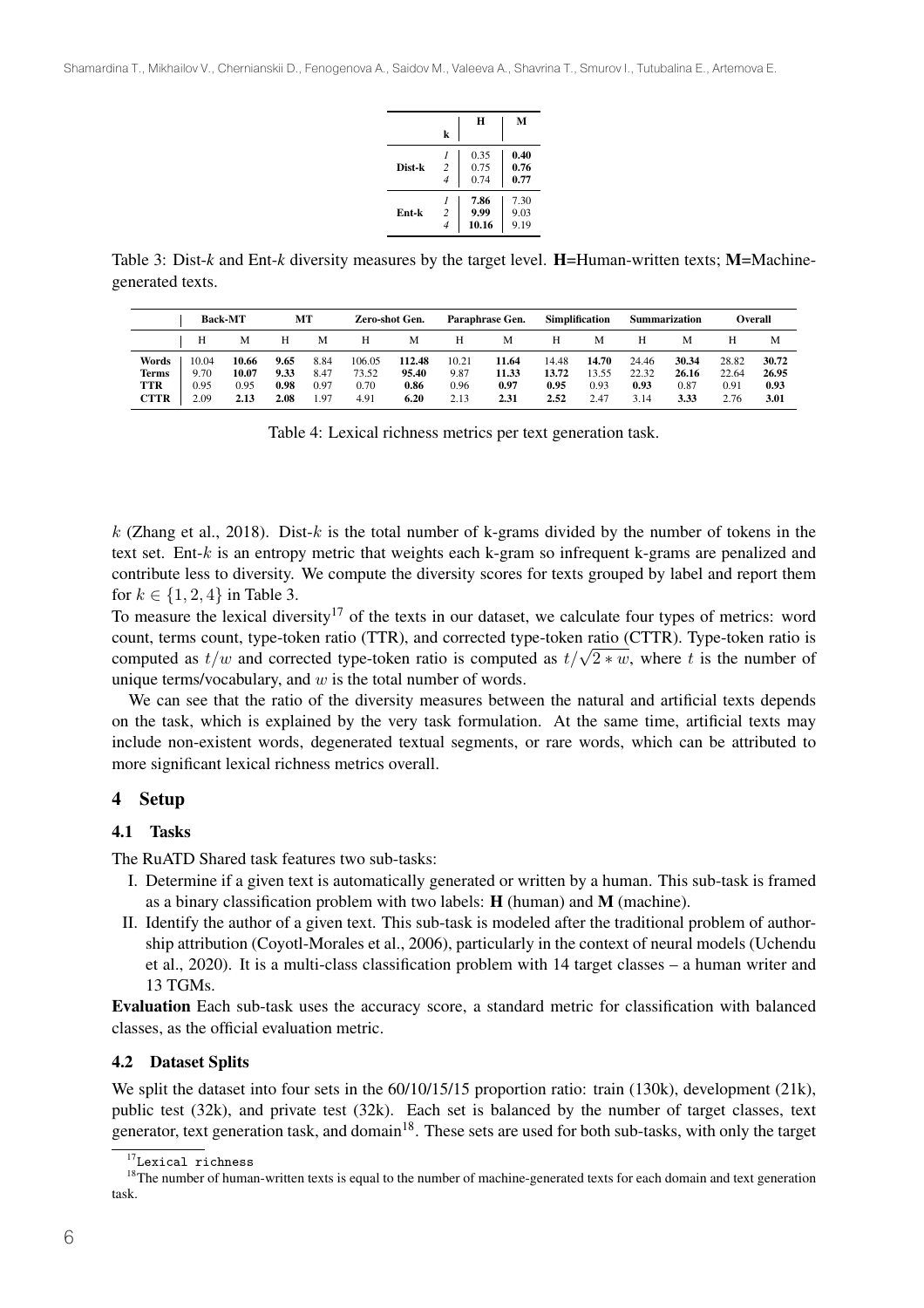| Определите: текст написан человеком или ИИ?                                                                |
|------------------------------------------------------------------------------------------------------------|
| Экономическая эффективность реализации подппрограммы зависит от степени достигаемого конечных результатов. |
| $\Box$ $\Box$ Человек $\Box$ $\Box$ ИИ                                                                     |

Figure 2: An example of the Toloka interface for the human evaluation setup.

classes changed, i.e., the M label is broken into 13 TGMs' names in the multi-class sub-task.

### 4.3 Kaggle Setup

We use the Kaggle competition platform to run the shared task. The sub-tasks are set as separate competitions and leaderboards:

- I. The binary sub-task is hosted under this link;
- II. The multi-class sub-task is hosted under this link.

The participants are allowed to take part solely or in teams in both sub-tasks. The shared task comprises two stages: public and private testing. The first stage provides access to the public test set and leaderboard, allowing the participants to develop and improve their submissions during the competition. The second stage defines the final leaderboard ranking on the private test set, scoring up to three submissions selected by the participants. Otherwise, the Kaggle platform automatically selects the three best submissions based on the participants' public test scores. Participants are allowed to use any additional materials and pre-trained models, except for direct markup of the test set and search on the Internet.

### 4.4 Baseline

We provide the participants with two open-source baseline solutions: count-based (TF-IDF baseline) and BERT-based (BERT baseline) (Devlin et al., 2019). TF-IDF baseline is based on TF-IDF features coupled with the SVD dimensionality reduction and a Logistic Regression classifier. The TF-IDF has 50k features, further reduced to 5000 by SVD. The BERT baseline follows the default fine-tuning and evaluation procedure for the classification task under the HuggingFace transformers framework (Wolf et al., 2020).

### 4.5 Peer Review

Each participant is asked to publicly release their solutions and peer review other participants' submissions. This step allows for a fair evaluation, eliminating the risks of potential cheating, such as solving the sub-tasks via a web search or other heuristics. After analyzing the assigned submission, the peerreviewer should answer two questions in the Google form and provide comments, if any:

- Does the submission use a web search?
- Does the submission violate any other rules<sup>19</sup> of the shared task?

## 4.6 Human Baseline

We conduct a human evaluation on the binary classification problem using stratified sub-samples from the public and private test sets. Each subset of 2.5k samples is balanced by the number of target classes, text generator, text generation task, and domain. We report the human baseline results during both public and private testing stages. The evaluation is run via the Toloka platform. The annotation setup follows the conventional crowd-sourcing guidelines for the ATD task and accounts for methodological limitations discussed in (Ippolito et al., 2020; Clark et al., 2021; Karpinska et al., 2021). We provide a full annotation instruction in Figure 1 (see Appendix A), and an example of the Toloka interface in Figure 2.

<sup>&</sup>lt;sup>19</sup>The shared task rules are provided in the GitHub repository.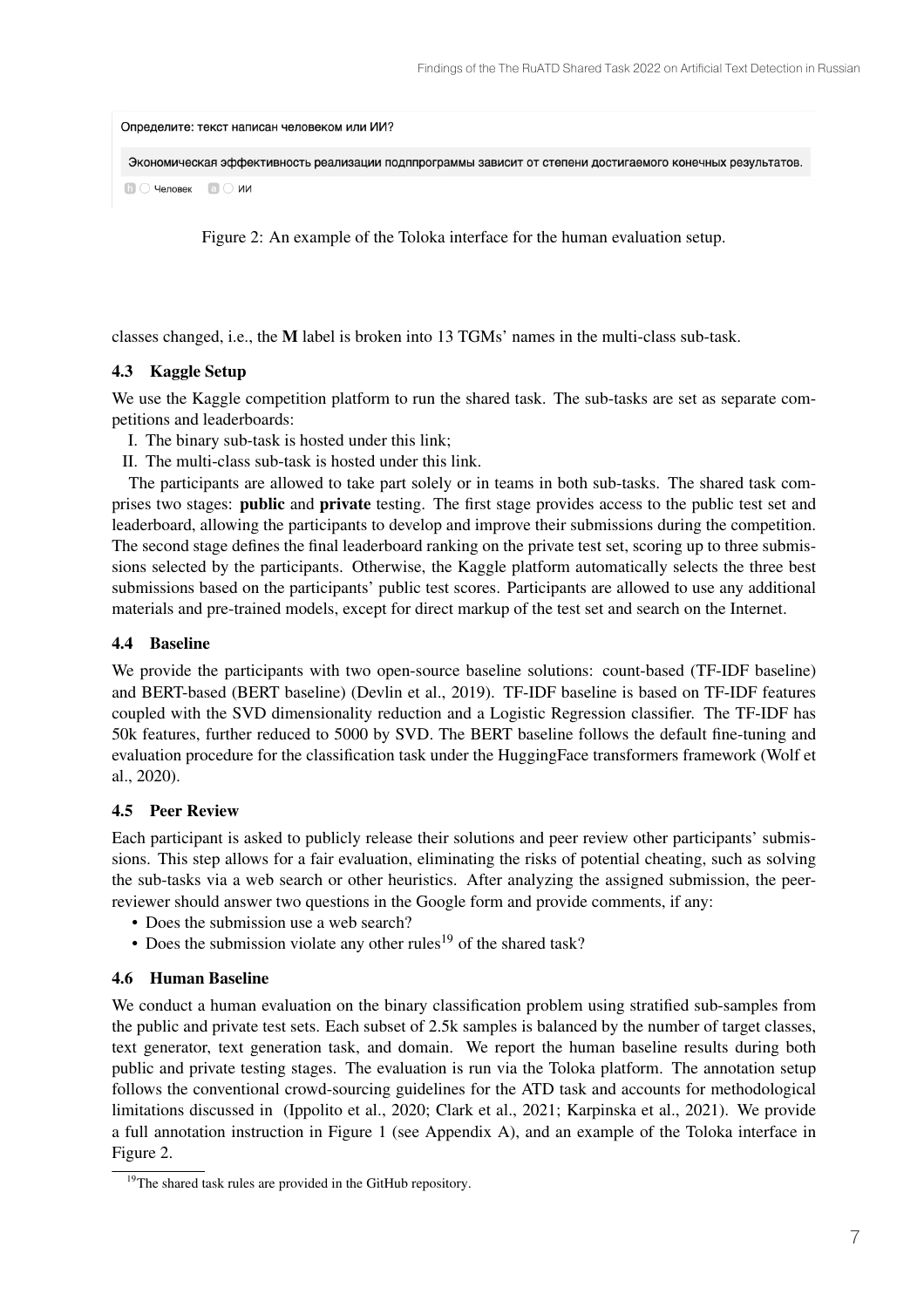| <b>Binary sub-task</b>   |                 | Multi-class sub-task        |                 |  |  |
|--------------------------|-----------------|-----------------------------|-----------------|--|--|
| Team                     | <b>Accuracy</b> | <b>Team</b>                 | <b>Accuracy</b> |  |  |
| MSU $\checkmark$         | 0.82995         | Posokhov Pavel √            | 0.65035         |  |  |
| Igor                     | 0.82725         | Yixuan Weng √               | 0.64731         |  |  |
| Orzhan $\checkmark$      | 0.82629         | Orzhan $\checkmark$         | 0.64573         |  |  |
| mariananieva √           | 0.82427         | $MSU \checkmark$            | 0.62856         |  |  |
| Ivan Zakharov            | 0.82294         | <b>BERT</b> baseline        | 0.59813         |  |  |
| Yixuan Weng √            | 0.81767         | Nikita Selin                | 0.58967         |  |  |
| ilya koziev              | 0.81699         | Victor Krasilnikov          | 0.55012         |  |  |
| miso soup $\checkmark$   | 0.81178         | Petr Grigoriev $\checkmark$ | 0.45814         |  |  |
| <b>Eduard Belov</b>      | 0.80862         | <b>TF-IDF</b> baseline      | 0.44280         |  |  |
| Posokhov Pavel √         | 0.80630         | Anastasiya Shabaeva         | 0.05411         |  |  |
| Kirill Apanasovich       | 0.80308         |                             |                 |  |  |
| Tumanov Alexander        | 0.79778         |                             |                 |  |  |
| <b>BERT</b> baseline     | 0.79666         |                             |                 |  |  |
| Elizaveta Nosova         | 0.79595         |                             |                 |  |  |
| mipatov                  | 0.78591         |                             |                 |  |  |
| akstar                   | 0.78442         |                             |                 |  |  |
| Nikita Selin             | 0.78228         |                             |                 |  |  |
| David Avagyan            | 0.77869         |                             |                 |  |  |
| Mikhail Yumanov          | 0.77181         |                             |                 |  |  |
| <b>Gregory Kuznetsov</b> | 0.75237         |                             |                 |  |  |
| Anastasiya Shabaeva      | 0.75178         |                             |                 |  |  |
| Shershunya               | 0.74534         |                             |                 |  |  |
| Ekaterina Kostrykina     | 0.74326         |                             |                 |  |  |
| Victor Krasilnikov       | 0.74091         |                             |                 |  |  |
| Alena                    | 0.73589         |                             |                 |  |  |
| Alexander Tesemnikov     | 0.73204         |                             |                 |  |  |
| Lera Lelik               | 0.72727         |                             |                 |  |  |
| Dmitriy Vahrushev        | 0.71559         |                             |                 |  |  |
| Human baseline           | 0.66666         |                             |                 |  |  |
| <b>Molostvov Pavel</b>   | 0.68543         |                             |                 |  |  |
| <b>Mental Sky</b>        | 0.65326         |                             |                 |  |  |
| Petr Grigoriev √         | 0.64232         |                             |                 |  |  |
| <b>TF-IDF</b> baseline   | 0.64223         |                             |                 |  |  |

Table 5: The official shared task results sorted in the descending order. Left: the binary leaderboard; Right: the multi-class leaderboard. Baseline submissions are colored in grey. √stands for peer-reviewed submissions.

We grant access to the human evaluation project to only top-70% annotators according to the in-house Toloka rating system. Each annotator must first finish the training task by completing at least 80% of samples correct to get onto the main annotation task. We use the dynamic overlap of 3-to-5 annotators per sample. We discard votes from those annotators whose quality rate on the control tasks is less than 50%. We also filter out votes with the response time of less than 15 seconds per annotation task page (5 samples). The resulting vote is aggregated as the majority vote label.

#### 5 Results and Analysis

We report the official shared task results of the private testing stage in Table 5. Only peer-reviewed submissions (marked with  $\sqrt{\ }$  in the Table) are considered official.

As one can notice from Table, top-4 systems in the binary classification task have been peer-reviewed. In the multi-class setting, all four top-4 systems have been also peer-reviewed.

The results demonstrate that state-of-the-art classification models can be relatively successful in distinguishing human-written texts from machine-generated ones for the Russian language and determining the exact model used for generation for the latter class. However, one can quickly notice a rather stark contrast between the best scores obtained on the RuATD test set in binary setup (0.830 accuracy for *MSU*, the top-system in binary classification task) and scores obtained for a similar setup in English (0.970 accuracy; see (Uchendu et al., 2020) for reference). We attribute this contrast not to the difference in the languages but mainly to the nature of texts: in the English setup, an average text length is 432 words (compared to 31 in RuATD). This claim can be validated by splitting evaluation scores of the best binary RuATD models by length: on the texts longer than 23 words (about a quarter of all RuATD texts), top models can score over 0.95 accuracy.

Unsurprisingly all models that can outperform our BERT baseline used fine-tuned language models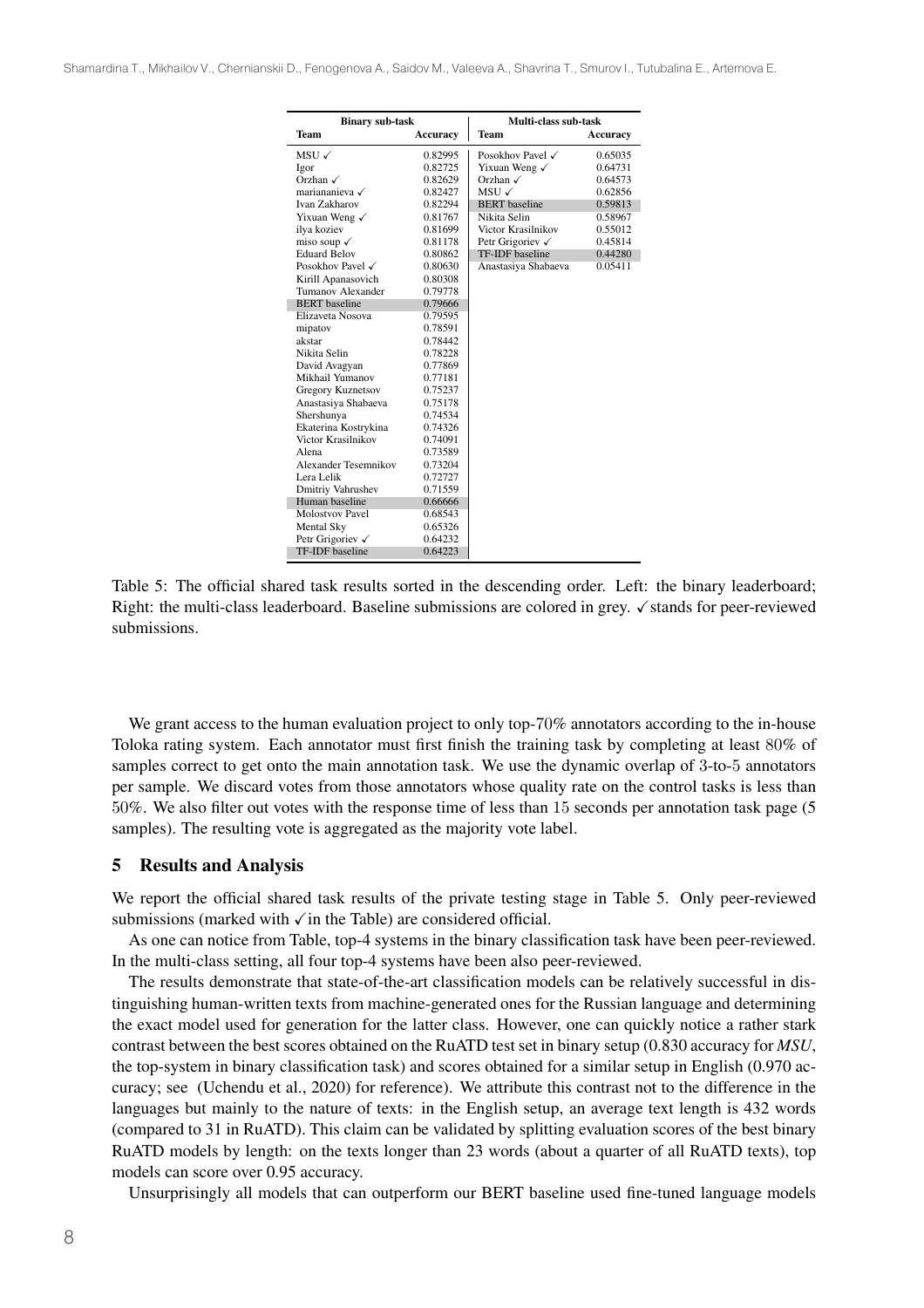(LMs) from the BERT family. Specific models that can achieve the best scores on the test set are mDe-BERTa (He et al., 2021), and Russian-language implementations of RoBERTa (Liu et al., 2019). Top models experiment with learning-rate scheduling as well as other training techniques (e.g., adversarial training with fast-gradient method (Dong et al., 2018), or child-tuning training (Xu et al., 2021)).

Using additional features (e.g., lexical richness, perplexity, number of characters, number of sentences, TF-IDF of POS tags, punctuation, tonality, reading ease) provided only limited benefit. While there are competitive solutions with such features (e.g., *mariananieva*, 4th-placed solution in the binary setup), none of the three best models in either task used any additional features.

Ensembling models proved to be beneficial, although competitive results could be achieved using single models. For example, *Posokhov Pavel*, the best model in the multi-class setup task, does not use the ensembling of any kind, nor does *orzhan*, the third-placed model in both tasks.

Human Baseline The overall accuracy of the human evaluation is 0.66, which scores below the BERT baseline. The low results are consistent with recent studies (Karpinska et al., 2021; Uchendu et al., 2021), which underpin the difficulty of the task for crowd-sourcing annotators. These works advise hiring experts trained to evaluate written texts or conduct multiple crowd-sourcing evaluation setups with extensive training phases. We leave the human evaluation experiments for future work.

## 6 Discussion

On indistinguishable examples The reasons for the errors of various systems on the RuATD corpus are of separate research interest. A short meaningful sentence of frequency n-grams may often occur in a web-corpus and be easily reproduced by a simple statistical LM. Thus, the very definition of a specific automatic text can be a challenging task for an attentive annotator and even for an engineer directly involved in developing TGMs. This can be illustrated, for example, by the case of Ilya Sutskever from the GPT-3 project, who tweeted spring of 2022, that *large neural networks may be "slightly conscious."*20. The methodological problem of obtaining some significant phrases or texts randomly using LMs, however, is raised much earlier than the onset of "indistinguishability by the engineers themselves": critical works on the Turing test (Turing and Haugeland, 1950) offer various variations of tests that level this problem. For example, (Bringsjord, 1996) explicitly note that a state machine that generates random sentences could be randomly considered meaningful by a judge in a good mood. In general, various methodological variations offer 1) interactive work with models/people, checking the maintenance of the context (Kugel, 1990) and even the consistency of the author's "cognitive profile" (Watt, 1996). These areas can be considered topics for future work for the following shared tasks.

Ethical considerations Setting the task of detecting non-human texts is timely due to the rapid development of LMs. The very issue of detecting non-human texts affects the fundamental right of the user to understand when they interact with a subjectless technological solution and when - with a person. Problems of this kind are actively discussed in reviews of recent years. In particular, (Bommasani et al., 2021) define the scope of problems as:

- 1. foundation model misuse, including both purposeful generated text misuse and the unconditional reliance on automatic text classification results that can be false negative;
- 2. development of legal grounds to mitigate generative model misuse and detection model misuse;
- 3. widespread deployment of automatic text detection systems: the presented models can lead to an "arms race" between malicious content generators and detectors.

Although the improvement of language modeling is undoubtedly a fundamental task of machine learning, we are of the position that a thorough study of models that classify automatic texts is necessary. As practice shows, the percentage of their errors in the Russian language is non-zero.

## 7 Related Work

Many research efforts are related to natural language generation (NLG) models. These works can be characterized into two broad categories - (i) training LMs on large-scale data and (ii) learning to dis-

<sup>20</sup>https://towardsdatascience.com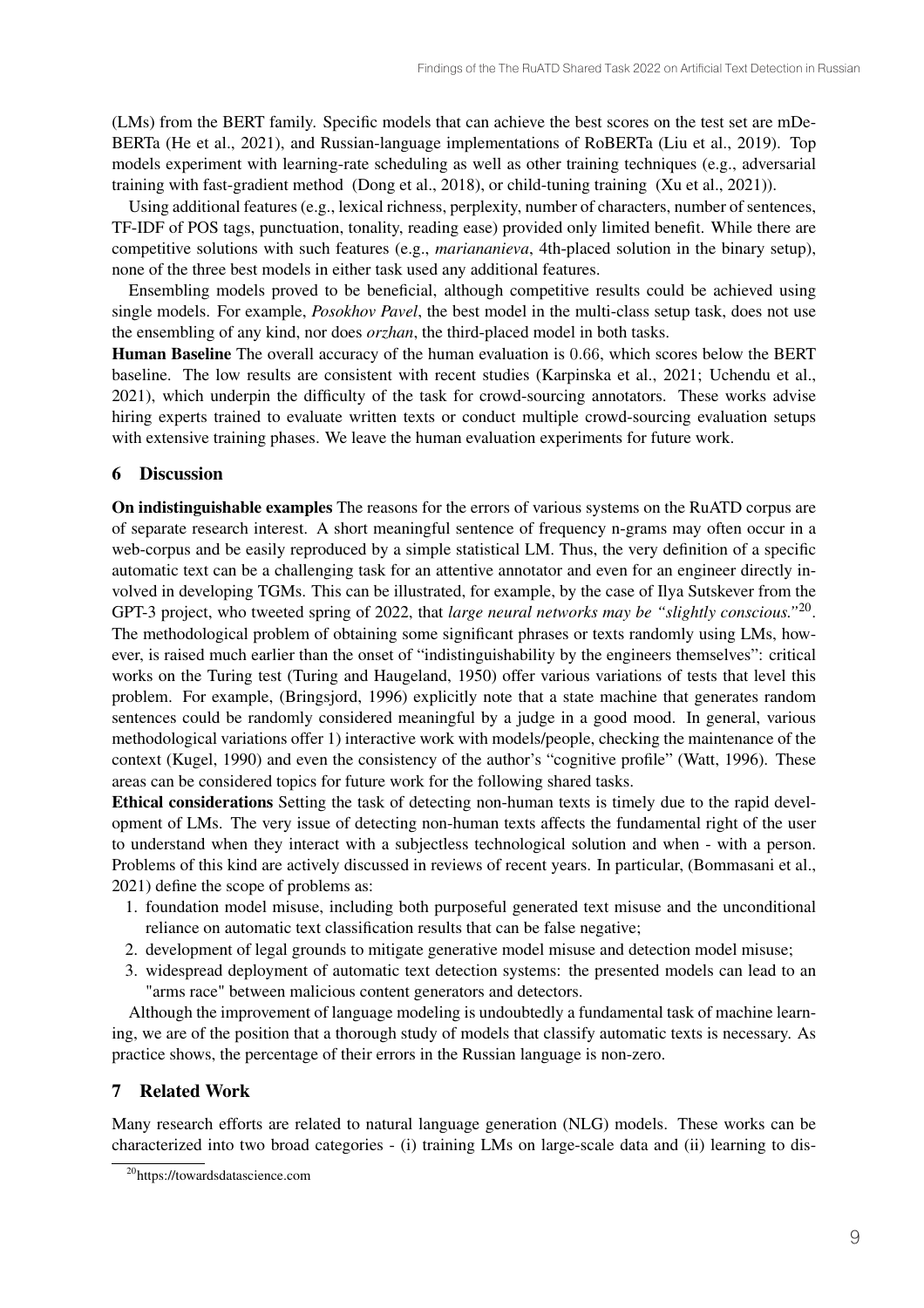tinguish between machine-authored and human-written content. (Jawahar et al., 2020) provides a good survey on the automatic detection of machine-generated text for English.

Prior work has focused on training classifiers on samples from a model (Brown et al., 2020) and directly using a model distribution (Gehrmann et al., 2019). (Gehrmann et al., 2019) propose a visual and statistical tool named GLTR for the detection of generation artifacts across different sampling schemes. (Ippolito et al., 2020) compare human raters and automatic classifiers depending on the decoding strategy. They observe that classifiers can detect statistical artifacts of generated sequences while humans quickly notice semantic errors. Classifier accuracy ranges between 70% and 90% depending on the decoding strategy for short texts (64 tokens). (Dugan et al., 2020) propose a RoFT (Real or Fake Text) tool to detect the boundary between a human-written text passage and machine-generated sentences showing NLG models are capable of fooling humans by one or two sentences. A recent study of (Gallé et al., 2021) focuses on the unsupervised detection of machine-generated documents leveraging repeated higher-order n-grams. They show that specific well-formed phrases over-appear in machine-generated texts as compared to human ones. (McCoy et al., 2021) propose a suite of analyses called RAVEN for assessing the novelty of generated text, focusing on sequential structure (n-grams) and syntactic structure. Experiments show that random sampling result in generated text with a more significant number of novel n-grams.

Recent studies (Carlini et al., 2022; Lee et al., 2022) have raised a concern about model memorization due to data privacy leakage. (Carlini et al., 2022) confirm that memorization scales with model size and current LMs do accurately model the distribution of their training data. (Lee et al., 2022) investigate memorization and plagiarism when generating artificial texts. They observe that fine-tuned LMs demonstrate different patterns of plagiarism based on characteristics of auxiliary data. (Schuster et al., 2020) propose two benchmarks demonstrating the stylistic similarity between malicious and legitimate uses of LMs.

(Liyanage et al., 2022) propose a benchmark for detecting automatically generated research content that consists of a synthetic dataset and a partial text substitution dataset. The latter is created by replacing several sentences of abstracts with sentences generated by an NLG model. (Stiff and Johansson, 2021) adopt a wide variety of datasets of news articles, product reviews, forum posts, and tweets and investigated several classifiers to predict whether a text has been automatically generated. Their experiments show that classifiers perform reasonably accurately in the news domain, while the same task is more challenging for shorter social media posts.

### 8 Conclusion

We presented RuATD shared task, the first shared task on artificial text detection for the Russian language. As a result of the competition, 38 solutions have been obtained, solving the problem in two tasks modeled after the traditional concepts of the Turing test and authorship attribution for NLG methods.

The best solution of the shared task has achieved

- 83.0% accuracy in a binary task setup;
- 65.0% accuracy in a multi-class task setup.

The shared task dataset, codebase, human evaluation results, participant solutions, and other materials are now available online under Apache  $2.0$  license<sup>21</sup>.

The competition problem can be further treated as a Turing test in a non-interactive setting. First of all, its direct methodological extensions are possible in such applied areas as:

- dialogue systems, and
- applications for editors and writers.

Another direction for future work is to conduct a critical study on the human evaluation guidelines on artificial text detection, which is still an open methodological question in the field (Karpinska et al., 2021). We welcome the communities of NLP developers, linguists, and engineers to contribute to further research in the area and next criteria formulations.

<sup>21</sup>https://github.com/dialogue-evaluation/RuATD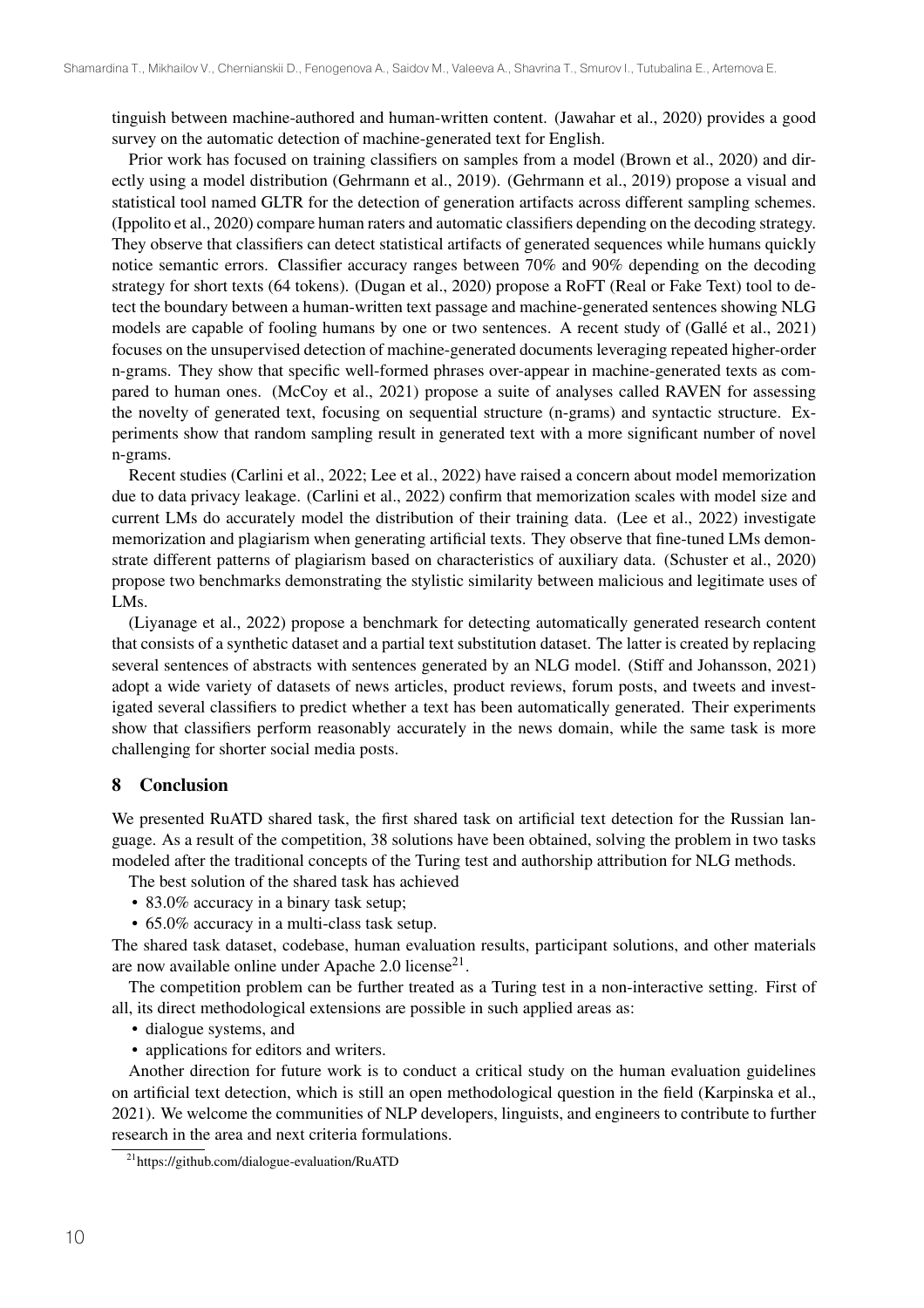### Acknowledgments

The experiments were partially carried out on computational resources of HPC facilities at HSE University (Kostenetskiy et al., 2021). Ekaterina Artemova and Marat Saidov were supported by the framework of the HSE University Basic Research Program.

#### References

- David Ifeoluwa Adelani, Haotian Mai, Fuming Fang, Huy H Nguyen, Junichi Yamagishi, and Isao Echizen. 2020. Generating sentiment-preserving fake online reviews using neural language models and their human-and machine-based detection. // *International Conference on Advanced Information Networking and Applications*, P 1341–1354. Springer.
- Mikel Artetxe and Holger Schwenk. 2019. Massively multilingual sentence embeddings for zero-shot crosslingual transfer and beyond. *Transactions of the Association for Computational Linguistics*, 7:597–610.
- Anton Bakhtin, Sam Gross, Myle Ott, Yuntian Deng, Marc'Aurelio Ranzato, and Arthur Szlam. 2019. Real or fake? learning to discriminate machine from human generated text. *arXiv preprint arXiv:1906.03351*.
- Rishi Bommasani, Drew A. Hudson, Ehsan Adeli, Russ Altman, Simran Arora, Sydney von Arx, Michael S. Bernstein, Jeannette Bohg, Antoine Bosselut, Emma Brunskill, Erik Brynjolfsson, Shyamal Buch, Dallas Card, Rodrigo Castellon, Niladri Chatterji, Annie Chen, Kathleen Creel, Jared Quincy Davis, Dora Demszky, Chris Donahue, Moussa Doumbouya, Esin Durmus, Stefano Ermon, John Etchemendy, Kawin Ethayarajh, Li Fei-Fei, Chelsea Finn, Trevor Gale, Lauren Gillespie, Karan Goel, Noah Goodman, Shelby Grossman, Neel Guha, Tatsunori Hashimoto, Peter Henderson, John Hewitt, Daniel E. Ho, Jenny Hong, Kyle Hsu, Jing Huang, Thomas Icard, Saahil Jain, Dan Jurafsky, Pratyusha Kalluri, Siddharth Karamcheti, Geoff Keeling, Fereshte Khani, Omar Khattab, Pang Wei Koh, Mark Krass, Ranjay Krishna, Rohith Kuditipudi, Ananya Kumar, Faisal Ladhak, Mina Lee, Tony Lee, Jure Leskovec, Isabelle Levent, Xiang Lisa Li, Xuechen Li, Tengyu Ma, Ali Malik, Christopher D. Manning, Suvir Mirchandani, Eric Mitchell, Zanele Munyikwa, Suraj Nair, Avanika Narayan, Deepak Narayanan, Ben Newman, Allen Nie, Juan Carlos Niebles, Hamed Nilforoshan, Julian Nyarko, Giray Ogut, Laurel Orr, Isabel Papadimitriou, Joon Sung Park, Chris Piech, Eva Portelance, Christopher Potts, Aditi Raghunathan, Rob Reich, Hongyu Ren, Frieda Rong, Yusuf Roohani, Camilo Ruiz, Jack Ryan, Christopher Ré, Dorsa Sadigh, Shiori Sagawa, Keshav Santhanam, Andy Shih, Krishnan Srinivasan, Alex Tamkin, Rohan Taori, Armin W. Thomas, Florian Tramèr, Rose E. Wang, William Wang, Bohan Wu, Jiajun Wu, Yuhuai Wu, Sang Michael Xie, Michihiro Yasunaga, Jiaxuan You, Matei Zaharia, Michael Zhang, Tianyi Zhang, Xikun Zhang, Yuhui Zhang, Lucia Zheng, Kaitlyn Zhou, and Percy Liang. 2021. On the opportunities and risks of foundation models.
- S Bringsjord. 1996. The inverted turing test is provably redundant. *Psycoloquy*, 7(29).
- Tom Brown, Benjamin Mann, Nick Ryder, Melanie Subbiah, Jared D Kaplan, Prafulla Dhariwal, Arvind Neelakantan, Pranav Shyam, Girish Sastry, Amanda Askell, et al. 2020. Language models are few-shot learners. *Advances in neural information processing systems*, 33:1877–1901.
- Nicholas Carlini, Daphne Ippolito, Matthew Jagielski, Katherine Lee, Florian Tramer, and Chiyuan Zhang. 2022. Quantifying memorization across neural language models. *arXiv preprint arXiv:2202.07646*.
- Elizabeth Clark, Tal August, Sofia Serrano, Nikita Haduong, Suchin Gururangan, and Noah A. Smith. 2021. All that's 'human' is not gold: Evaluating human evaluation of generated text. // *Proceedings of the 59th Annual Meeting of the Association for Computational Linguistics and the 11th International Joint Conference on Natural Language Processing (Volume 1: Long Papers)*, P 7282–7296, Online, August. Association for Computational Linguistics.
- Rosa María Coyotl-Morales, Luis Villaseñor-Pineda, Manuel Montes-y Gómez, and Paolo Rosso. 2006. Authorship attribution using word sequences. // *Iberoamerican Congress on Pattern Recognition*, P 844–853. Springer.
- Jacob Devlin, Ming-Wei Chang, Kenton Lee, and Kristina Toutanova. 2019. BERT: Pre-training of deep bidirectional transformers for language understanding. // *Proceedings of the 2019 Conference of the North American Chapter of the Association for Computational Linguistics: Human Language Technologies, Volume 1 (Long and Short Papers)*, P 4171–4186, Minneapolis, Minnesota, June. Association for Computational Linguistics.
- Yinpeng Dong, Fangzhou Liao, Tianyu Pang, Hang Su, Jun Zhu, Xiaolin Hu, and Jianguo Li. 2018. Boosting adversarial attacks with momentum. // *Proceedings of the IEEE conference on computer vision and pattern recognition*, P 9185–9193.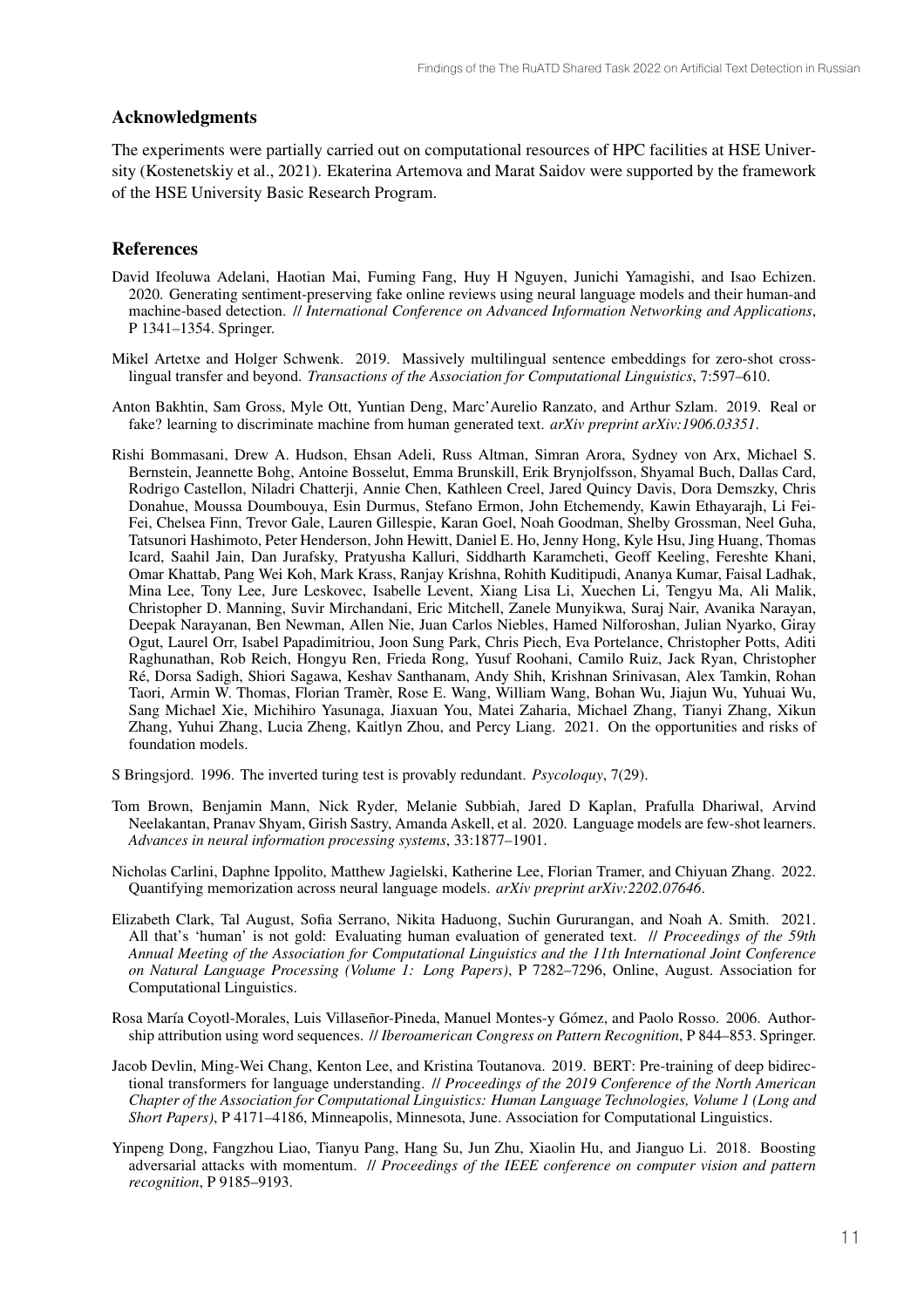- Liam Dugan, Daphne Ippolito, Arun Kirubarajan, and Chris Callison-Burch. 2020. Roft: A tool for evaluating human detection of machine-generated text. // *Proceedings of the 2020 Conference on Empirical Methods in Natural Language Processing: System Demonstrations*, P 189–196.
- Tiziano Fagni, Fabrizio Falchi, Margherita Gambini, Antonio Martella, and Maurizio Tesconi. 2021. Tweepfake: About detecting deepfake tweets. *Plos one*, 16(5):e0251415.
- Angela Fan, Shruti Bhosale, Holger Schwenk, Zhiyi Ma, Ahmed El-Kishky, Siddharth Goyal, Mandeep Baines, Onur Celebi, Guillaume Wenzek, Vishrav Chaudhary, et al. 2021. Beyond English-centric Multilingual Machine Translation. *Journal of Machine Learning Research*, 22(107):1–48.
- Alena Fenogenova. 2021a. Russian paraphrasers: Paraphrase with transformers. // *Proceedings of the 8th Workshop on Balto-Slavic Natural Language Processing*, P 11–19, Kiyv, Ukraine, April. Association for Computational Linguistics.
- Alena Fenogenova. 2021b. Text simplification with autoregressive models.
- Matthias Gallé, Jos Rozen, Germán Kruszewski, and Hady Elsahar. 2021. Unsupervised and distributional detection of machine-generated text. *arXiv preprint arXiv:2111.02878*.
- Sebastian Gehrmann, Hendrik Strobelt, and Alexander M Rush. 2019. Gltr: Statistical detection and visualization of generated text. // *Proceedings of the 57th Annual Meeting of the Association for Computational Linguistics: System Demonstrations*, P 111–116.
- Ilya Gusev. 2020. Dataset for automatic summarization of russian news. // *Artificial Intelligence and Natural Language*, P 122–134, Cham. Springer International Publishing.
- Tahmid Hasan, Abhik Bhattacharjee, Md. Saiful Islam, Kazi Mubasshir, Yuan-Fang Li, Yong-Bin Kang, M. Sohel Rahman, and Rifat Shahriyar. 2021. XL-sum: Large-scale multilingual abstractive summarization for 44 languages. // *Findings of the Association for Computational Linguistics: ACL-IJCNLP 2021*, P 4693–4703, Online, August. Association for Computational Linguistics.
- Pengcheng He, Jianfeng Gao, and Weizhu Chen. 2021. Debertav3: Improving deberta using electra-style pretraining with gradient-disentangled embedding sharing. *arXiv preprint arXiv:2111.09543*.
- Daphne Ippolito, Daniel Duckworth, Chris Callison-Burch, and Douglas Eck. 2020. Automatic detection of generated text is easiest when humans are fooled. // *Proceedings of the 58th Annual Meeting of the Association for Computational Linguistics*, P 1808–1822.
- Vitaly Ivanin, Ekaterina Artemova, Tatiana Batura, Vladimir Ivanov, Veronika Sarkisyan, Elena Tutubalina, and Ivan Smurov. 2020. Rurebus-2020 shared task: Russian relation extraction for business. // *Computational Linguistics and Intellectual Technologies: Proceedings of the International Conference "Dialog" [Komp'iuternaia Lingvistika i Intellektual'nye Tehnologii: Trudy Mezhdunarodnoj Konferentsii "Dialog"]*, Moscow, Russia.
- Ganesh Jawahar, Muhammad Abdul-Mageed, and Laks Lakshmanan, V.S. 2020. Automatic detection of machine generated text: A critical survey. // *Proceedings of the 28th International Conference on Computational Linguistics*, P 2296–2309, Barcelona, Spain (Online), December. International Committee on Computational Linguistics.
- Marzena Karpinska, Nader Akoury, and Mohit Iyyer. 2021. The perils of using Mechanical Turk to evaluate open-ended text generation. // *Proceedings of the 2021 Conference on Empirical Methods in Natural Language Processing*, P 1265–1285, Online and Punta Cana, Dominican Republic, November. Association for Computational Linguistics.
- Nitish Shirish Keskar, Bryan McCann, Lav R Varshney, Caiming Xiong, and Richard Socher. 2019. CTRL: A Conditional Transformer Language Model for Controllable Generation. *arXiv preprint arXiv:1909.05858*.
- Pavle Kostenetskiy, Roman Chulkevich, and Viacheslav Kozyrev. 2021. HPC resources of the Higher School of Economics. // *Journal of Physics: Conference Series*, volume 1740, P 012050. IOP Publishing.
- Peter Kugel. 1990. Is it time to replace turing's test?'. // *1990 Workshop Artificial Intelligence: Emerging Science or Dying Art Form. Sponsored by SUNY Binghamton's Program in Philosophy and Computer and Systems Sciences and AAAI*.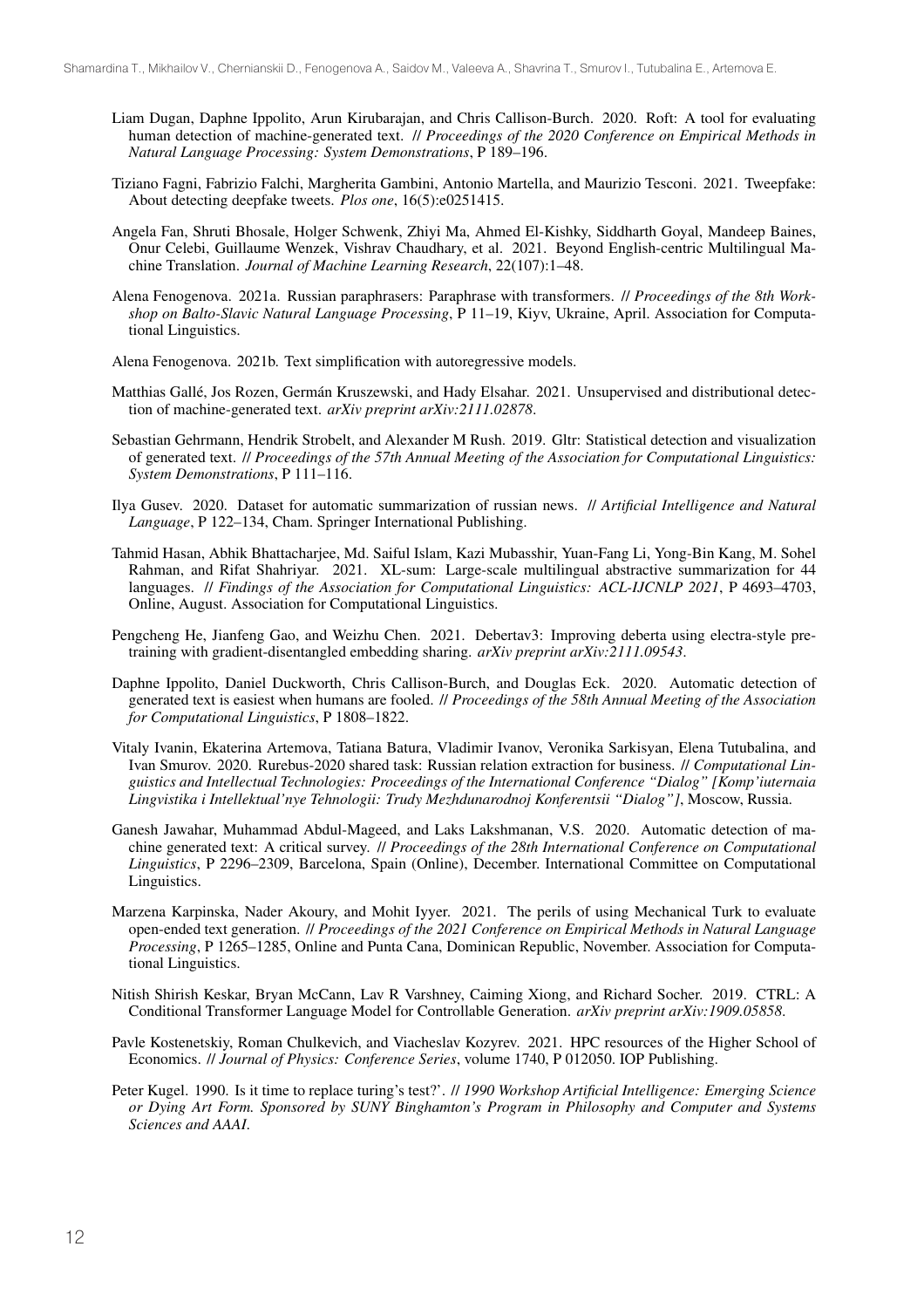- Laida Kushnareva, Daniil Cherniavskii, Vladislav Mikhailov, Ekaterina Artemova, Serguei Barannikov, Alexander Bernstein, Irina Piontkovskaya, Dmitri Piontkovski, and Evgeny Burnaev. 2021. Artificial text detection via examining the topology of attention maps. // *Proceedings of the 2021 Conference on Empirical Methods in Natural Language Processing*, P 635–649, Online and Punta Cana, Dominican Republic, November. Association for Computational Linguistics.
- Jooyoung Lee, Thai Le, Jinghui Chen, and Dongwon Lee. 2022. Do language models plagiarize? *arXiv preprint arXiv:2203.07618*.
- Jiwei Li, Michel Galley, Chris Brockett, Jianfeng Gao, and Bill Dolan. 2016. A diversity-promoting objective function for neural conversation models. // *Proceedings of the 2016 Conference of the North American Chapter of the Association for Computational Linguistics: Human Language Technologies*, P 110–119, San Diego, California, June. Association for Computational Linguistics.
- Yinhan Liu, Myle Ott, Naman Goyal, Jingfei Du, Mandar Joshi, Danqi Chen, Omer Levy, Mike Lewis, Luke Zettlemoyer, and Veselin Stoyanov. 2019. Roberta: A robustly optimized bert pretraining approach. *arXiv preprint arXiv:1907.11692*.
- Qi Liu, Matt J Kusner, and Phil Blunsom. 2020. A survey on contextual embeddings. *arXiv preprint arXiv:2003.07278*.
- Vijini Liyanage, Davide Buscaldi, and Adeline Nazarenko. 2022. A benchmark corpus for the detection of automatically generated text in academic publications. *arXiv preprint arXiv:2202.02013*.
- R Thomas McCoy, Paul Smolensky, Tal Linzen, Jianfeng Gao, and Asli Celikyilmaz. 2021. How much do language models copy from their training data? evaluating linguistic novelty in text generation using raven. *arXiv preprint arXiv:2111.09509*.
- Kris McGuffie and Alex Newhouse. 2020. The Radicalization Risks of GPT-3 and Advanced Neural Language Models. *arXiv preprint arXiv:2009.06807*.

Michail Melnichenko and Natalia Tyshkevich. 2017. Prozhito from manuscript to corpus. *ISTORIYA*, 8(7 (61)).

- Jack W Rae, Sebastian Borgeaud, Trevor Cai, Katie Millican, Jordan Hoffmann, Francis Song, John Aslanides, Sarah Henderson, Roman Ring, Susannah Young, et al. 2021. Scaling language models: Methods, analysis & insights from training gopher. *arXiv preprint arXiv:2112.11446*.
- Andrey Sakhovskiy, Alexandra Izhevskaya, Alena Pestova, Elena Tutubalina, Valentin Malykh, Ivan Smurov, and Ekaterina Artemova. 2021. Rusimplesenteval-2021 shared task: evaluating sentence simplification for russian. // *Proceedings of the International Conference "Dialogue*, P 607–617.
- Tal Schuster, Roei Schuster, Darsh J Shah, and Regina Barzilay. 2020. The limitations of stylometry for detecting machine-generated fake news. *Computational Linguistics*, 46(2):499–510.
- Holger Schwenk, Vishrav Chaudhary, Shuo Sun, Hongyu Gong, and Francisco Guzmán. 2021. WikiMatrix: Mining 135M parallel sentences in 1620 language pairs from Wikipedia. // *Proceedings of the 16th Conference of the European Chapter of the Association for Computational Linguistics: Main Volume*, P 1351–1361, Online, April. Association for Computational Linguistics.
- Thomas Scialom, Paul-Alexis Dray, Sylvain Lamprier, Benjamin Piwowarski, and Jacopo Staiano. 2020. MLSUM: The multilingual summarization corpus. // *Proceedings of the 2020 Conference on Empirical Methods in Natural Language Processing (EMNLP)*, P 8051–8067, Online, November. Association for Computational Linguistics.
- Tatiana Shavrina and Olga Shapovalova. 2017. To the methodology of corpus construction for machine learning:«taiga» syntax tree corpus and parser. *Proceedings of the "Corpora*, P 78–84.
- Harald Stiff and Fredrik Johansson. 2021. Detecting computer-generated disinformation. *International Journal of Data Science and Analytics*, P 1–21.
- Yuqing Tang, Chau Tran, Xian Li, Peng-Jen Chen, Naman Goyal, Vishrav Chaudhary, Jiatao Gu, and Angela Fan. 2020. Multilingual Translation with Extensible Multilingual Pretraining and Finetuning.
- Jörg Tiedemann and Santhosh Thottingal. 2020. OPUS-MT building open translation services for the world. // *Proceedings of the 22nd Annual Conference of the European Association for Machine Translation*, P 479–480, Lisboa, Portugal, November. European Association for Machine Translation.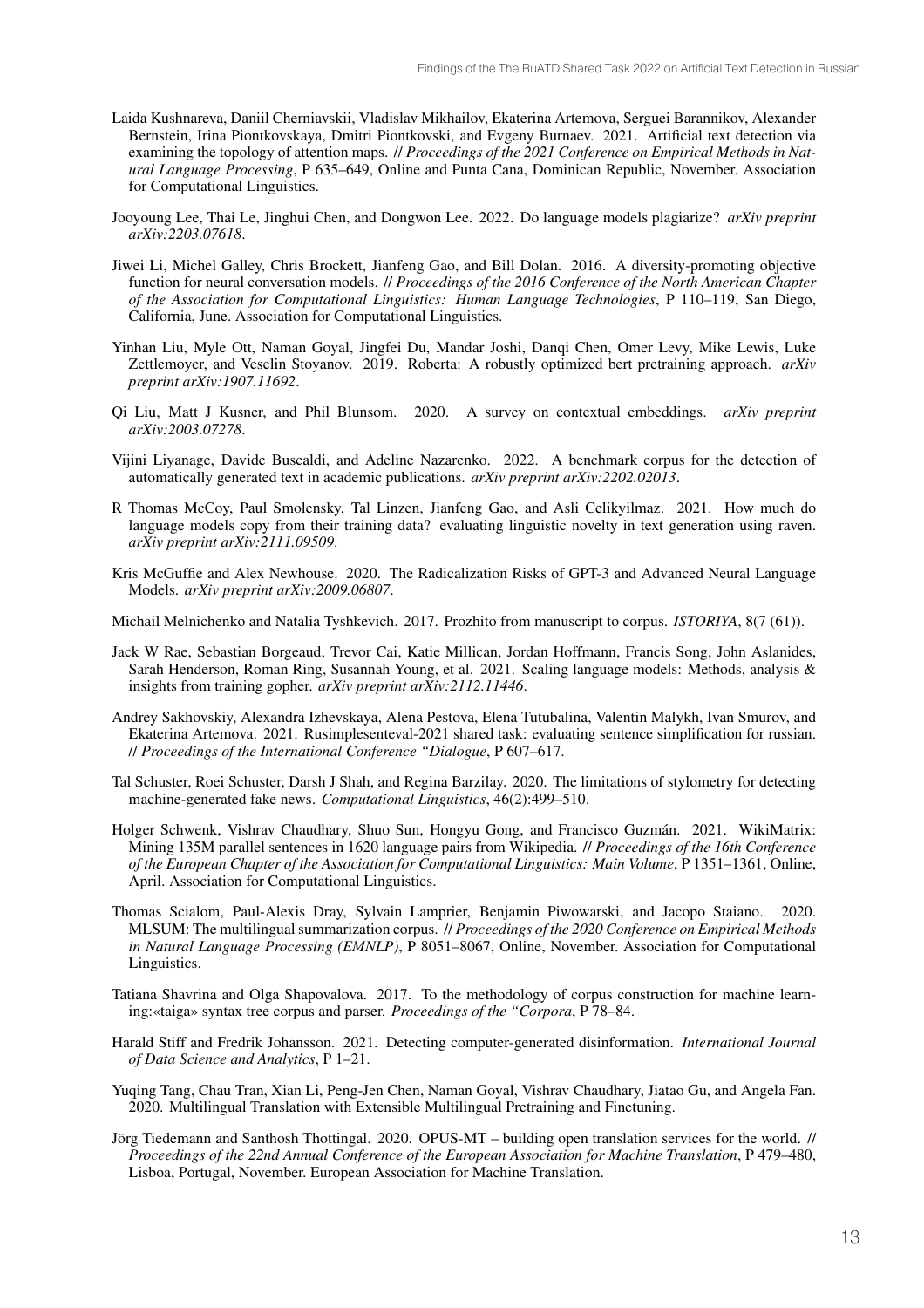- Alan M Turing and J Haugeland. 1950. Computing machinery and intelligence. *The Turing Test: Verbal Behavior as the Hallmark of Intelligence*, P 29–56.
- Adaku Uchendu, Thai Le, Kai Shu, and Dongwon Lee. 2020. Authorship attribution for neural text generation. // *Proceedings of the 2020 Conference on Empirical Methods in Natural Language Processing (EMNLP)*, P 8384–8395, Online, November. Association for Computational Linguistics.
- Adaku Uchendu, Zeyu Ma, Thai Le, Rui Zhang, and Dongwon Lee. 2021. TURINGBENCH: A benchmark environment for Turing test in the age of neural text generation. // *Findings of the Association for Computational Linguistics: EMNLP 2021*, P 2001–2016, Punta Cana, Dominican Republic, November. Association for Computational Linguistics.

Stuart Watt. 1996. Naive psychology and the inverted turing test. *Psycoloquy*, 7(14):463–518.

- Laura Weidinger, John Mellor, Maribeth Rauh, Conor Griffin, Jonathan Uesato, Po-Sen Huang, Myra Cheng, Mia Glaese, Borja Balle, Atoosa Kasirzadeh, Zac Kenton, Sasha Brown, Will Hawkins, Tom Stepleton, Courtney Biles, Abeba Birhane, Julia Haas, Laura Rimell, Lisa Anne Hendricks, William S. Isaac, Sean Legassick, Geoffrey Irving, and Iason Gabriel. 2021. Ethical and social risks of harm from language models. *CoRR*, abs/2112.04359.
- Thomas Wolf, Lysandre Debut, Victor Sanh, Julien Chaumond, Clement Delangue, Anthony Moi, Pierric Cistac, Tim Rault, Remi Louf, Morgan Funtowicz, Joe Davison, Sam Shleifer, Patrick von Platen, Clara Ma, Yacine Jernite, Julien Plu, Canwen Xu, Teven Le Scao, Sylvain Gugger, Mariama Drame, Quentin Lhoest, and Alexander Rush. 2020. Transformers: State-of-the-art natural language processing. // *Proceedings of the 2020 Conference on Empirical Methods in Natural Language Processing: System Demonstrations*, P 38–45, Online, October. Association for Computational Linguistics.
- Runxin Xu, Fuli Luo, Zhiyuan Zhang, Chuanqi Tan, Baobao Chang, Songfang Huang, and Fei Huang. 2021. Raise a child in large language model: Towards effective and generalizable fine-tuning. *arXiv preprint arXiv:2109.05687*.
- Linting Xue, Noah Constant, Adam Roberts, Mihir Kale, Rami Al-Rfou, Aditya Siddhant, Aditya Barua, and Colin Raffel. 2021. mT5: A massively multilingual pre-trained text-to-text transformer. // *Proceedings of the 2021 Conference of the North American Chapter of the Association for Computational Linguistics: Human Language Technologies*, P 483–498, Online, June. Association for Computational Linguistics.
- Rowan Zellers, Ari Holtzman, Hannah Rashkin, Yonatan Bisk, Ali Farhadi, Franziska Roesner, and Yejin Choi. 2019. Defending against neural fake news. *Advances in neural information processing systems*, 32.
- Yizhe Zhang, Michel Galley, Jianfeng Gao, Zhe Gan, Xiujun Li, Chris Brockett, and Bill Dolan. 2018. Generating Informative and Diverse Conversational Responses via Adversarial Information Maximization. *Advances in Neural Information Processing Systems*, 31:1810–1820.